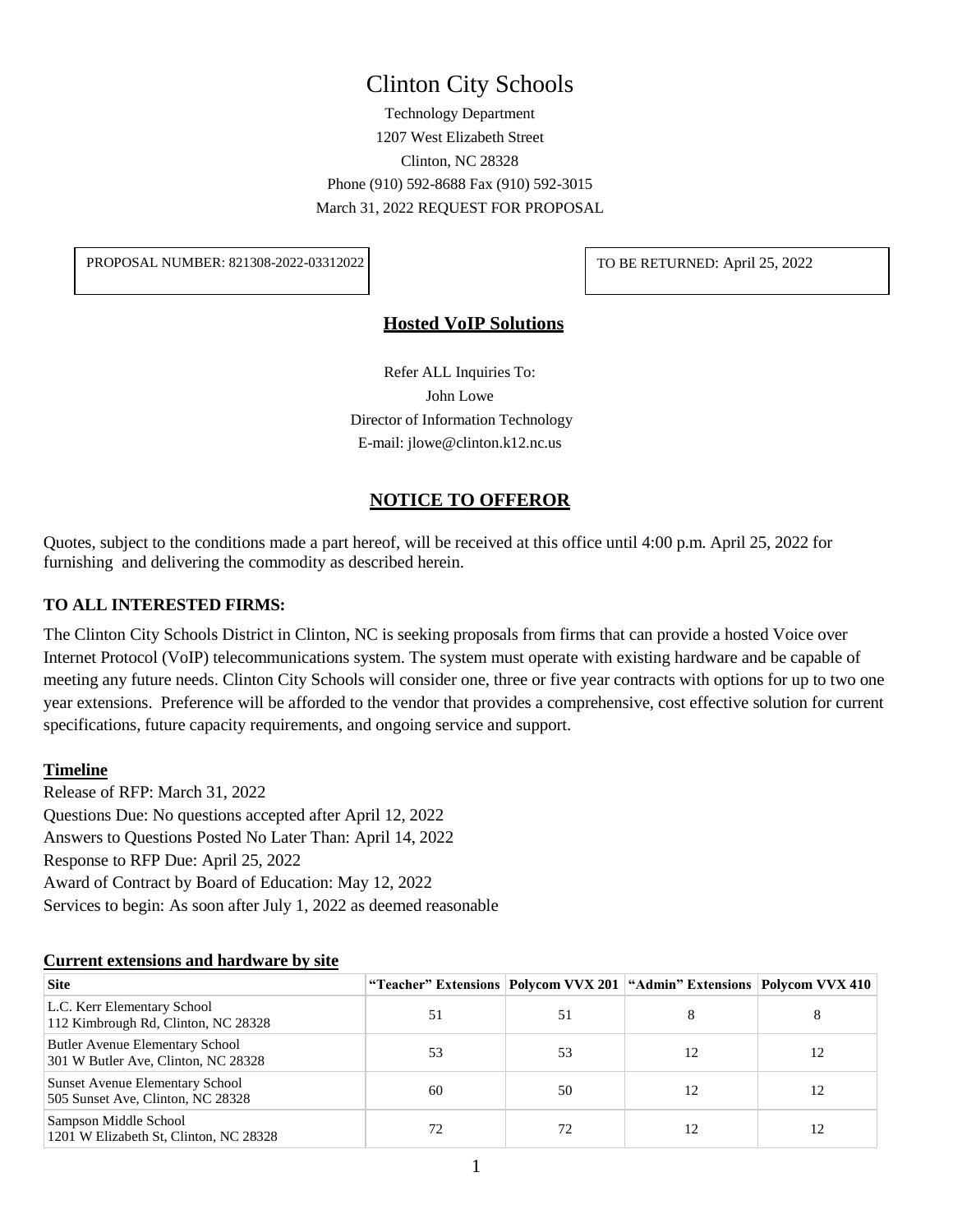| Clinton High School<br>340 Indian Town Rd, Clinton, NC 2382                | 81  | 81  | 21 | 21          |
|----------------------------------------------------------------------------|-----|-----|----|-------------|
| College Street Multipurpose Building<br>606B College St, Clinton, NC 28328 |     | 9   |    |             |
| Central Office<br>300 Westover Rd, Clinton, NC 28328                       |     |     | 22 | 22/1 VVX601 |
| <b>Auxiliary Services</b><br>1207 West Elizabeth St, Clinton, NC 28328     |     |     |    |             |
| Totals                                                                     | 334 | 334 | 94 | 93+1 VVX601 |

"Teacher" Extensions are intended to have most basic features, such as dialing outgoing calls, receiving incoming calls, 911 emergency call capability, internal calls (extension to extension), voicemail with PIN pass code, speakerphone, place calls on hold, etc.

"Admin" Extensions are intended to have all the above features plus caller ID and the ability to transfer calls to any extension within the same building, as well as transfer/forward calls from one building to another.

## **SCOPE OF SERVICES AND REQUIREMENTS**

The system shall provide a uniform communication system for all Clinton City Schools facilities and shall be expandable at the convenience of the school district. The system must provide a single system in terms of dialing, feature access, and administration.

## **Network**

Clinton City Schools currently owns or leases dark fiber connections to each location within the district. The fiber runs are point-to-point and all terminate at the core switch in the network operations center located at 1207 West Elizabeth Street, Clinton, NC 28328. This location is also known as Auxiliary Services as indicated in the current extensions and hardware table shown above. Clinton City Schools lights fiber to all locations at 10Gbps except the College Street Multipurpose Building and Central office which are lit at 1Gbps.

Clinton City Schools operates the current VoIP solution using the network connections described above and believes the network can support any proposed VoIP solutions. If a vendor has concerns about the viability of integrating and installing their proposed system into the existing data network, the vendor is responsible to completing a network assessment at no cost to Clinton City Schools to verify viability. Respondent will provide all results of the assessment including necessary network maps, specification thresholds, specific problem areas and the recommended solution and cost for each. The vendor is responsible for scheduling a mutually agreed upon date for the assessment and any walk-throughs that the vendor may deem necessary.

## **Cabling**

The respondent will be responsible for cable connections from the hosted VoIP system to any communications equipment required to be installed at the network operations center. Respondent is responsible for re-termination of services from existing system to the new VoIP system. Any additional cabling/wiring needed by the Respondent to complete the installation should be included as part of the RFP response.

## **Required Services**

*Unified Messaging* - The District envisions a VoIP system that provides four-digit dialing between locations, a centralized voice mail system that can be used transparently by all locations, and the ability for all locations to appear to be part of a single phone system.

*Call Accounting System* - A Call Accounting System (CAS) is required and must be part of the base proposal for this system. The CAS must include Call Dialing Report (CDR) for inbound, outbound and internal calls and usage reports for all types of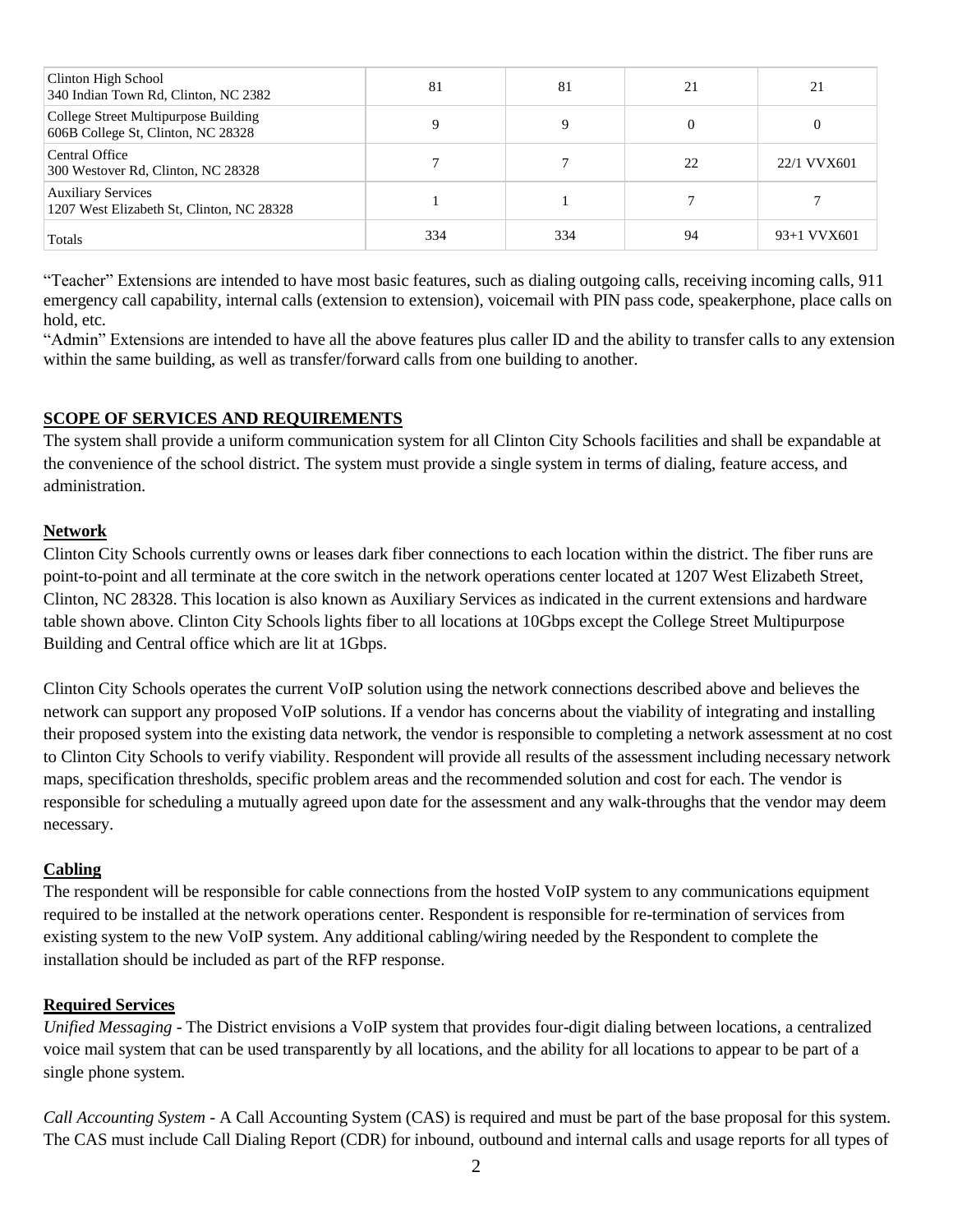inbound, outbound and internal calls. Specifically, Clinton City Schools is concerned with the ability to track calls received/placed and metrics for call length, number of calls unanswered going to voicemail, and dropped calls.

*911 Services* - Emergency 911 Services are mandated for this system. The vendor shall provide a solution for 911 dialing from within the network that achieves all of the expected performance of a 911 system without substantially changing any of the expected normal operations of the system. If a staff person currently presses 911, it is expected that they will continue to perform the same activity and achieve the same result. Optional capabilities expected from the emergency call procedure are the ability to notify administrative users automatically when a 911 call is placed.

## **Other Services**

Clinton City Schools is interested in integration of the proposed system with Google Applications and/or on-premise Active Directory Servers The vendor shall propose any possible options to achieve this with full functionality and with minimal impact on services. Preferably, users can opt to manage voicemail messages only in their email inbox and not on phone handset.

## **Feature Set and Technical Requirements**

The list below is a partial list of features that have been requested. It is provided as a baseline and as a starting point for the expected operations of the system. Clinton City Schools expects the successful vendor will have had experience with other school districts of similar size and will be able to provide consulting advice, input and insight into what other organizations are using and to provide suggestions that will enhance the usability and functionality of the system.

- Administration Portal that allows Clinton City Schools to manage the system
- Port existing numbers from current solution to new system
- Call Accounting Systems (CAS)
- Automated after-hours attendant for site/department main lines with dial by name capability
- Capability to set business hours and after-hours automated attendant messages for main lines
- Capability to store multiple voicemail greetings for individual lines
- Capability to set an auto-timed "out of the office" greeting
- Capability to prevent direct inward dial to classroom extensions if possible
- Line hold music (with the possibility of Clinton City Schools providing the audio file)
- Missed call notification
- Call forwarding
- Dial-by-name directory for those that want to bypass the operator and go straight to an individual
- Capability to create hunt groups for departments with main phone numbers
- Quick call transfer options, preferably without the requirement to announce transferred calls
- Voicemail
- Voicemail to Email with notifications and ability to manage voicemail separately from the handset
- Voicemail forwarding
- Capability to dial into the system from anywhere and check voicemail
- Capability to forward calls to an outside cell phone number through SIM ring and/or Find Me/ Follow Me features
- Capability to send alerts to email address that voicemail is full
- Caller ID
- Capability to see caller ID of person calling when the call is transferred
- Capability for conference calls
- Capability to see call history
- Capability for phones to be placed in DND status manually
- Capability for phones to be placed in DND or "straight to voicemail" status during teacher scheduled class time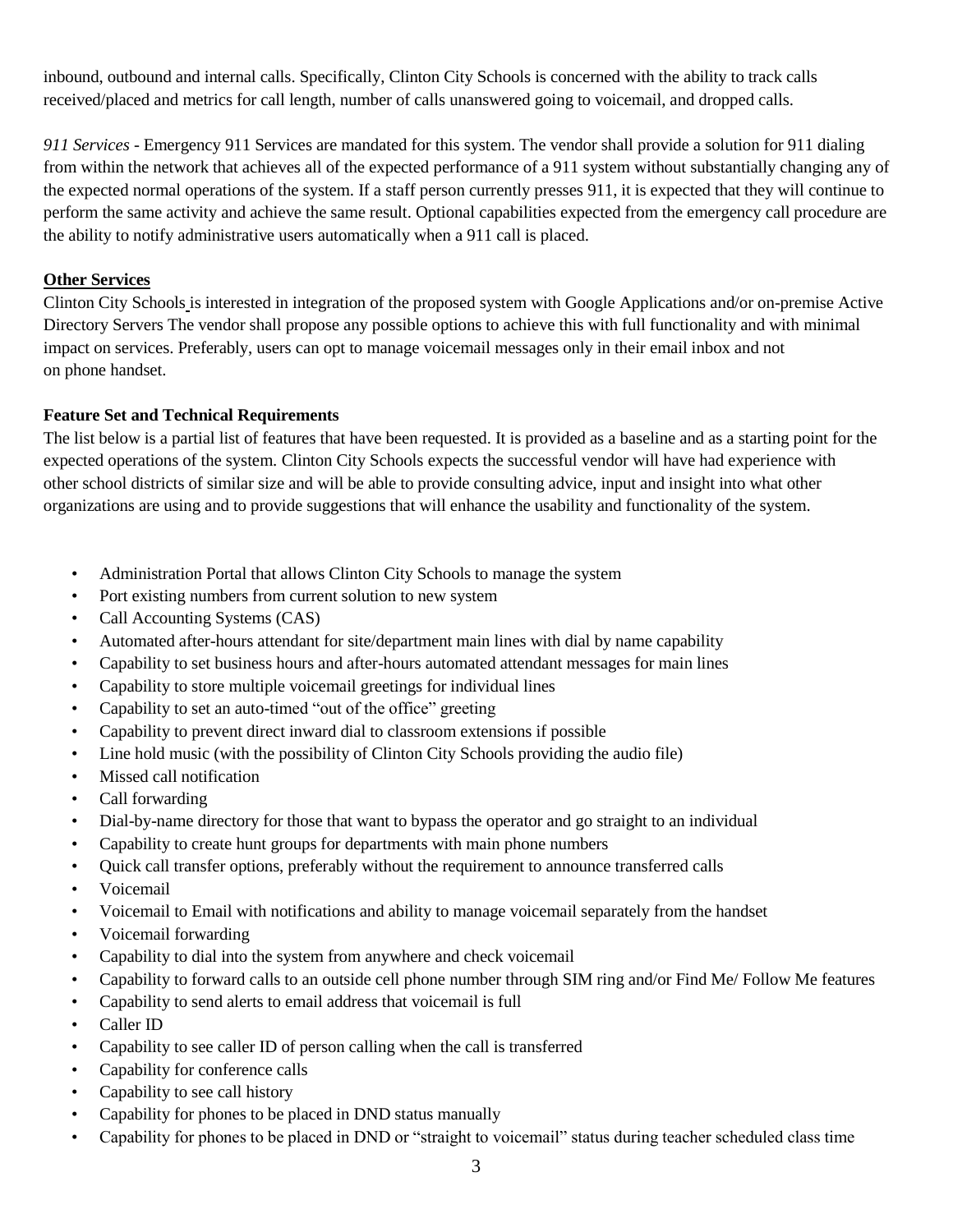through system settings if possible

- Capability to "scrape" voicemail to avoid listening to entire message headers and message contents if possible
- Capability to set the number of rings before going to voicemail, either through the phone menus or through system settings
- Corporate directory or similar feature available through phone menus for end-users to search for system users and place calls
- Emergency 911 Services with ability to assign E911 address via admin portal and/or phone settings if possible
- Capability to record calls from handsets if possible

## **System Design Requirements**

Clinton City Schools Technology staff will administer the system. Quoted solutions shall include training on the new VoIP system for staff in system administration. Administration of the system must be available to technical and operations staff. Respondent is to supply any/all additional equipment and software needed for the system programming and operation.

Clinton City Schools uses a 4-digit internal dialing plan and wishes to maintain current extensions if at all possible.

Interoperability with intercom systems for all-call paging is required.

Clinton City Schools currently uses the following components to integrate with existing intercom systems. Clinton High School: Algo 8301 Paging Adapter and Scheduler. Sampson Middle School: Valcom VIP-821A Enhanced Single Port Trunk Adapter, Sunset Avenue Elementary School: Valcom VIP-821A Enhanced Single Port Trunk Adapter, Butler Avenue Elementary School: Valcom VIP-821A Enhanced Single Port Trunk Adapter, L.C. Kerr Elementary School: Valcom VIP-821A Enhanced Single Port Trunk Adapter. Clinton City Schools would like to move to the Algo 8301 Paging Adapter and Scheduler (or comparable) for all schools if possible.

Potential integration with other systems e.g. Google Applications, Student Information System (NC PowerSchool), onpremise Active Directory Servers, etc. are welcomed and can be included in the proposal but must list any additional associated costs.

## **Security**

The system should have security set features built in that allow an administrator to manage security levels of users. The system must meet all the requirements in order to be SIP compliant. The winning bidder will supply system level accounts and passwords to Clinton City Schools.

## **Optional Items**

Clinton City Schools currently pays for 27 POTS lines through the state contract administered by NC DIT. The lines carry CenturyLink service and are primarily for fax machines, elevators, and alarm systems. Clinton City Schools welcomes respondents to include solutions to replace all POTS lines with alternative service per FCC Order 10-72A1 if available.

Clinton City Schools currently routes faxes to fax Konica Minolta copiers, but features like Fax/eFax Management/Fax to email/Fax Server may be presented as options to consider. The vendor is welcome to present other options in their proposal that may be advantageous to the district.

Clinton City Schools is providing existing documentation for POTS lines below, but vendors responding with options to replace POTS lines with alternative service shall verify actual usage on all existing lines as part of the solution offered in an effort to remove unused lines in an effort to save costs. This service shall be performed at no additional cost to Clinton City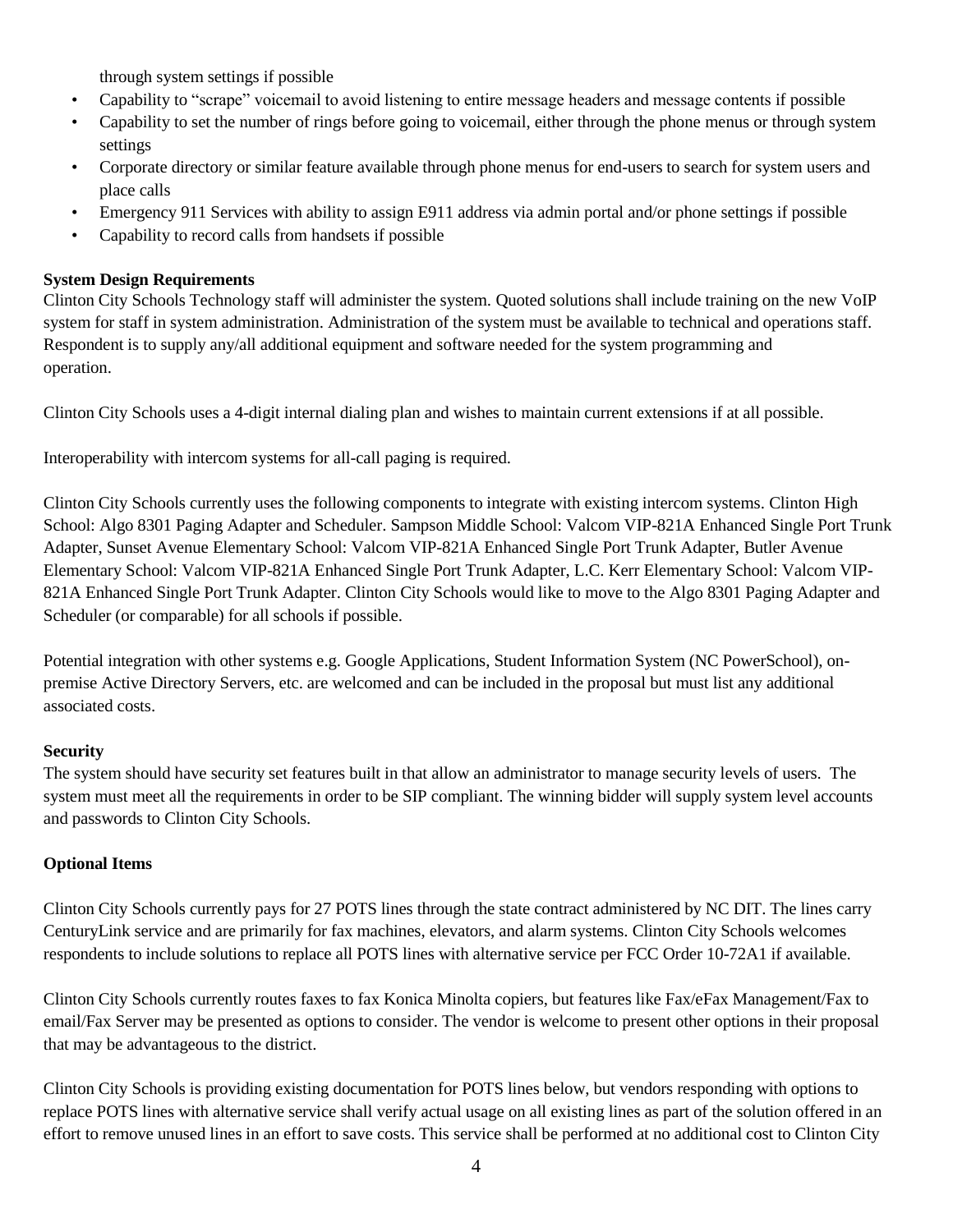## Schools.

## List of existing POTS lines

| Service/Product ID | <b>Custom Name</b>     | Service      | Location                                     | Type        |
|--------------------|------------------------|--------------|----------------------------------------------|-------------|
|                    |                        | Type         |                                              |             |
| 9105920404         | <b>LCK Fax</b>         | <b>VOICE</b> | NC, CLINTON, 112 KIMBROUGH RD, 28328, USA    | <b>FAX</b>  |
| 9105921106         | LCK Cafeteria?         | <b>VOICE</b> | NC, CLINTON, 112 KIMBROUGH RD, 28328, USA    | <b>POTS</b> |
| 9105923953         | LCK?                   | <b>VOICE</b> | NC, CLINTON, 112 KIMBROUGH RD, 28328, USA    | <b>POTS</b> |
| 9105924381         | LCK?                   | <b>VOICE</b> | NC, CLINTON, 112 KIMBROUGH RD, 28328, USA    | <b>POTS</b> |
| 9105922878         | SMS?                   | <b>VOICE</b> | NC, CLINTON, 1201 W ELIZABETH ST, 28328, USA | <b>POTS</b> |
| 9105923015         | <b>AUX Fax</b>         | <b>VOICE</b> | NC, CLINTON, 1201 W ELIZABETH ST, 28328, USA | <b>FAX</b>  |
| 9105923961         | SMS?                   | <b>VOICE</b> | NC, CLINTON, 1201 W ELIZABETH ST, 28328, USA | <b>POTS</b> |
| 9105926185         | <b>SMS</b> Fax         | <b>VOICE</b> | NC, CLINTON, 1201 W ELIZABETH ST, 28328, USA | <b>FAX</b>  |
| 9105922011         | CO Fax                 | <b>VOICE</b> | NC, CLINTON, 300 WESTOVER RD, 28328, USA     | <b>FAX</b>  |
| 9105921729         | BAS ?                  | <b>VOICE</b> | NC, CLINTON, 301 W BUTLER AVE, 28328, USA    | <b>POTS</b> |
| 9105921825         | BAS ?                  | <b>VOICE</b> | NC, CLINTON, 301 W BUTLER AVE, 28328, USA    | <b>POTS</b> |
| 9102990257         | CHS Cafeteria?         | <b>VOICE</b> | NC, CLINTON, 340 INDIAN TOWN RD, 28328, USA  | <b>POTS</b> |
| 9102995161         | CHS Elevator?          | <b>VOICE</b> | NC, CLINTON, 340 INDIAN TOWN RD, 28328, USA  | <b>POTS</b> |
| 9102995162         | <b>CHS</b> Elevator?   | <b>VOICE</b> | NC, CLINTON, 340 INDIAN TOWN RD, 28328, USA  | <b>POTS</b> |
| 9102995163         | CHS Fire Alarm?        | <b>VOICE</b> | NC, CLINTON, 340 INDIAN TOWN RD, 28328, USA  | <b>POTS</b> |
| 9102995164         | <b>CHS</b> Fax         | <b>VOICE</b> | NC, CLINTON, 340 INDIAN TOWN RD, 28328, USA  | <b>FAX</b>  |
| 9105902965         | CHS?                   | <b>VOICE</b> | NC, CLINTON, 340 INDIAN TOWN RD, 28328, USA  | <b>POTS</b> |
| 9105923182         | CHS?                   | <b>VOICE</b> | NC, CLINTON, 340 INDIAN TOWN RD, 28328, USA  | <b>POTS</b> |
| 9105921216         | SAS ?                  | <b>VOICE</b> | NC, CLINTON, 505 SUNSET AVE, 28328, USA      | <b>POTS</b> |
| 9105922292         | <b>SAS Fax</b>         | <b>VOICE</b> | NC, CLINTON, 505 SUNSET AVE, 28328, USA      | <b>FAX</b>  |
| 9105925128         | SAS ?                  | <b>VOICE</b> | NC, CLINTON, 505 SUNSET AVE, 28328, USA      | <b>POTS</b> |
| 9105928410         | SAS ?                  | <b>VOICE</b> | NC, CLINTON, 505 SUNSET AVE, 28328, USA      | <b>POTS</b> |
| 9102990079         | CS Fire Alarm?         | <b>VOICE</b> | NC, CLINTON, 606 COLLEGE ST, 28328, USA      | <b>POTS</b> |
| 9102990936         | CS Fire Alarm?         | <b>VOICE</b> | NC, CLINTON, 606 COLLEGE ST, 28328, USA      | <b>POTS</b> |
| 9102995013         | CS Fire Alarm?         | <b>VOICE</b> | NC, CLINTON, 606 COLLEGE ST, 28328, USA      | <b>POTS</b> |
| 9102995030         | CS <sub>2</sub>        | <b>VOICE</b> | NC, CLINTON, 606 COLLEGE ST, 28328, USA      | <b>POTS</b> |
| 9105922183         | <b>BAS</b> Fax         | <b>VOICE</b> | NC, CLINTON, 606 COLLEGE ST, 28328, USA      | <b>FAX</b>  |
| 9105922498         | <b>CHS Field House</b> | <b>VOICE</b> | NC, CLINTON, 606 COLLEGE ST, 28328, USA      | <b>POTS</b> |

## CLINTON CITY SCHOOLS RESERVES THE RIGHT TO REJECT ANY AND ALL BIDS.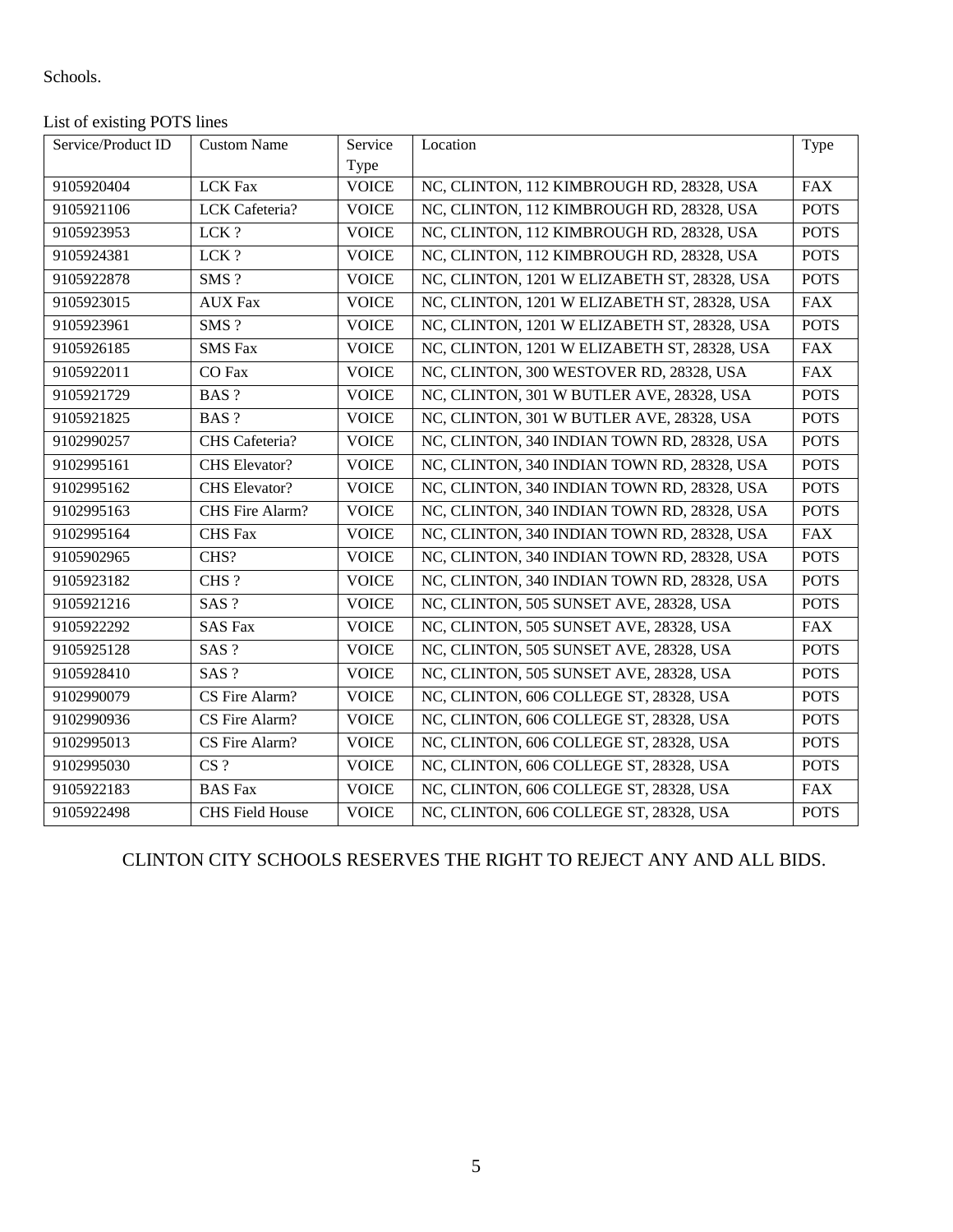#### **Bid Sheet**

In compliance with this Request for Proposals, and subject to all the conditions herein, the undersigned offers and agrees to furnish and deliver all items upon which prices are bid, at the prices set opposite each item within the time specified herein. By executing this proposal, I certify that this proposal is submitted competitively and without collusion (G.S. 143-54), that none of our officers, directors, or owners of an unincorporated business entity has been convicted of any violations of Chapter 78A of the General Statutes, the Securities Act of 1933, or the Securities Exchange Act of 19347 (G.S. 143-59.2), and that we are not an ineligible vendor as set forth in G.S. 143-59.1. False certification is a Class 1 felony.

| <b>BIDDER:</b>                                                     |                    | FEDERAL ID OR SOCIAL SECURITY NO. |  |
|--------------------------------------------------------------------|--------------------|-----------------------------------|--|
| <b>STREET ADDRESS:</b>                                             | P.O. BOX:          | ZIP:                              |  |
| CITY, STATE, ZIP:                                                  | TELEPHONE NUMBER:  |                                   |  |
| <b>PRINCIPAL PLACE OF BUSINESS ADRESS IF DIFFERENT FROM ABOVE:</b> |                    |                                   |  |
| <b>TYPE OR PRINT NAME &amp; TITLE OF PERSON SIGNING:</b>           | <b>FAX NUMBER:</b> |                                   |  |
| AUTHORIZED SIGNATURE:                                              | DATE:              | E-MAIL:                           |  |

### **Base Bid**

## **1 Year Term**

| Unit cost per "teacher" extension per month                                  |  |
|------------------------------------------------------------------------------|--|
| Unit cost per "admin" extension per month                                    |  |
| Taxes, surcharges and/or fees per extension per month                        |  |
| Total calculated monthly charge for all services                             |  |
| Total non-recurring (one-time) charges (setup, training, etc.) if applicable |  |

## **3 Year Term**

| Unit cost per "teacher" extension per month                                  |  |
|------------------------------------------------------------------------------|--|
| Unit cost per "admin" extension per month                                    |  |
| Taxes, surcharges and/or fees per extension per month                        |  |
| Total calculated monthly charge for all services                             |  |
| Total non-recurring (one-time) charges (setup, training, etc.) if applicable |  |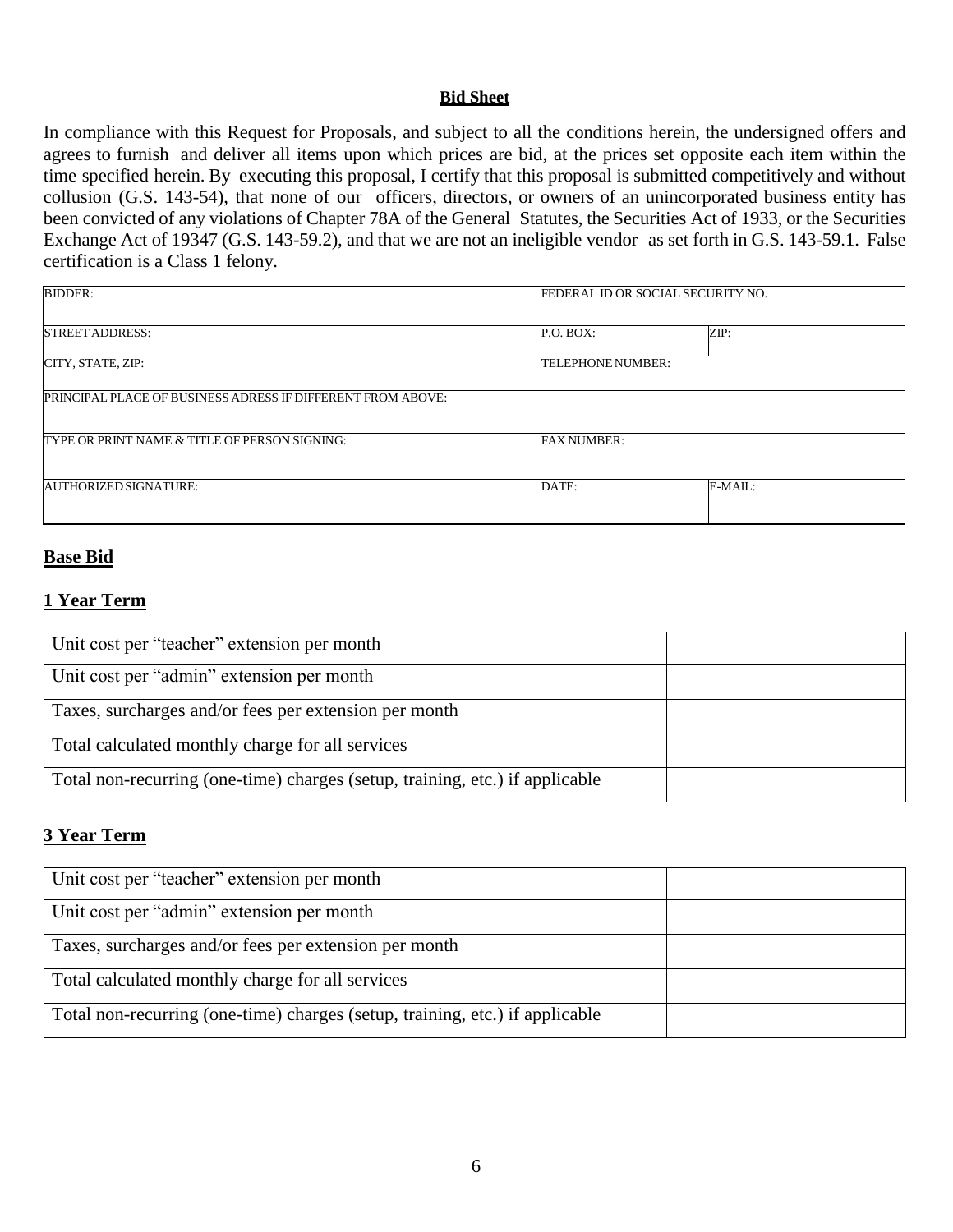# **5 Year Term**

| Unit cost per "teacher" extension per month                                  |  |
|------------------------------------------------------------------------------|--|
|                                                                              |  |
|                                                                              |  |
| Unit cost per "admin" extension per month                                    |  |
|                                                                              |  |
|                                                                              |  |
| Taxes, surcharges and/or fees per extension per month                        |  |
|                                                                              |  |
|                                                                              |  |
| Total calculated monthly charge for all services                             |  |
|                                                                              |  |
| Total non-recurring (one-time) charges (setup, training, etc.) if applicable |  |
|                                                                              |  |
|                                                                              |  |

# **Optional POTS Line Replacement Bid**

# **1 Year Term**

| Unit cost per alarm line per month                                           |  |
|------------------------------------------------------------------------------|--|
| Unit cost per elevator line per month                                        |  |
| Unit cost per fax line per month                                             |  |
| Taxes, surcharges and/or fees per line per month                             |  |
| Total calculated monthly charge for all services                             |  |
| Total non-recurring (one-time) charges (setup, training, etc.) if applicable |  |

## **3 Year Term**

| Unit cost per alarm line per month                                           |  |
|------------------------------------------------------------------------------|--|
| Unit cost per elevator line per month                                        |  |
| Unit cost per fax line per month                                             |  |
| Taxes, surcharges and/or fees per line per month                             |  |
| Total calculated monthly charge for all services                             |  |
| Total non-recurring (one-time) charges (setup, training, etc.) if applicable |  |

# **5 Year Term**

| Unit cost per alarm line per month                                           |  |
|------------------------------------------------------------------------------|--|
| Unit cost per elevator line per month                                        |  |
| Unit cost per fax line per month                                             |  |
| Taxes, surcharges and/or fees per line per month                             |  |
| Total calculated monthly charge for all services                             |  |
| Total non-recurring (one-time) charges (setup, training, etc.) if applicable |  |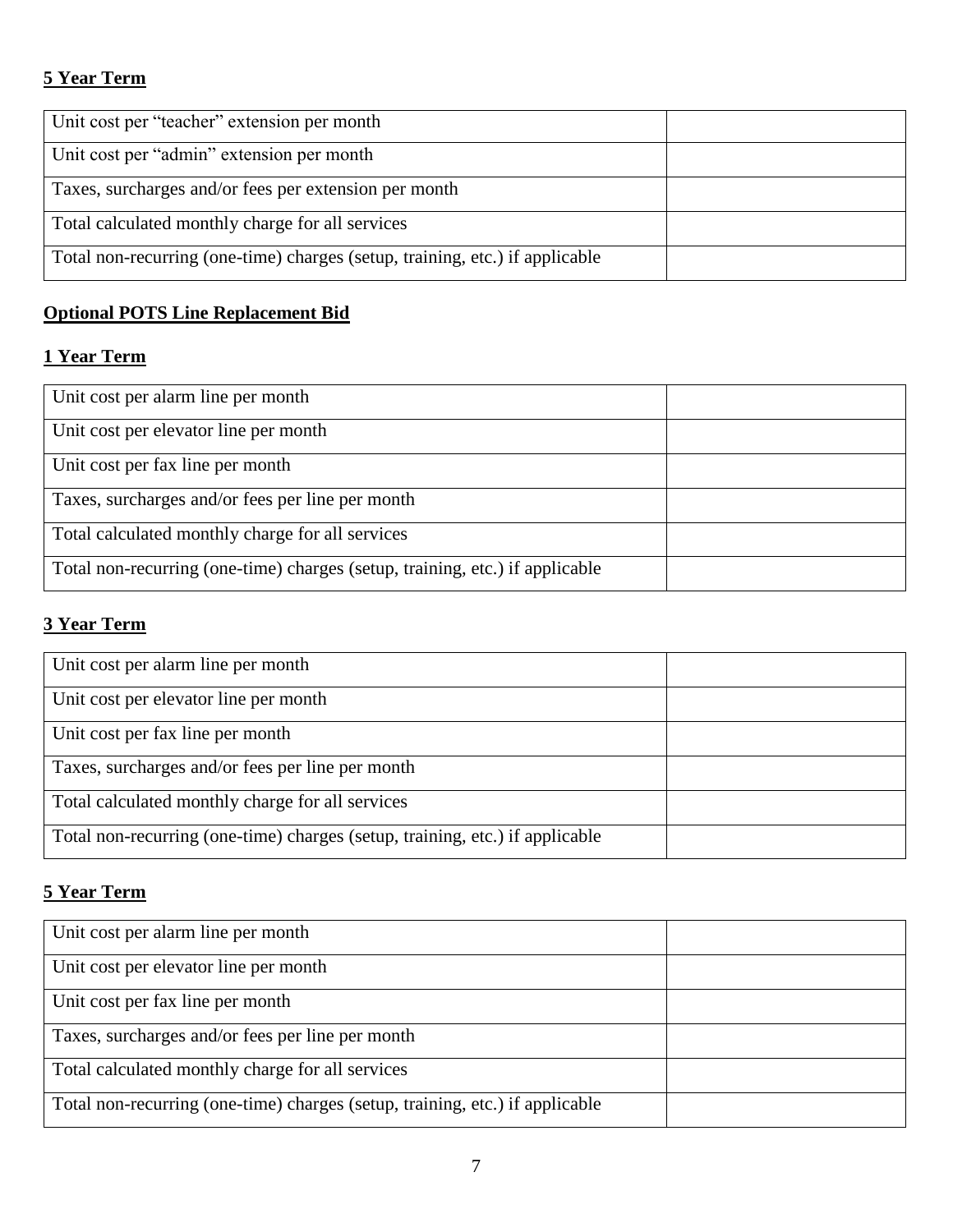## CLINTON CITY SCHOOLS STANDARD ADDENDUM FOR CONTRACT SERVICES Effective June 7, 2016

This contract addendum shall be attached to and incorporated by reference as an integral part of each contract for Contract Services entered into by the Clinton City Schools ("SCHOOL UNIT") and any personal or professional services contractor ("CONTRACTOR").

- 1. **Iran Divestment Act.** Contractor shall complete the attached Iran Divestment Act Certification which is incorporated herein by reference.
- 2. **Lunsford Act.** Contractor acknowledges that N.C.G.S. 14-208.18 prohibits anyone required to register as a sex offender from knowingly being present upon the premises of any school.
- 3. **E-verify.** Contractor shall comply with the requirements of Article 2 of Chapter 64 of the General Statutes. Further, if Contractor utilizes a subcontractor, Contractor shall require the subcontractor to comply with the requirements of Article 2 of Chapter 64 of the General Statutes.

## **SIGNATURES**

SCHOOL UNIT:

| Signature          | Date  |  |
|--------------------|-------|--|
|                    |       |  |
|                    |       |  |
| Printed Name       | Title |  |
|                    |       |  |
|                    |       |  |
| <b>CONTRACTOR:</b> |       |  |
|                    |       |  |
|                    |       |  |
| Signature          | Date  |  |
|                    |       |  |
|                    |       |  |
| Printed Name       | Title |  |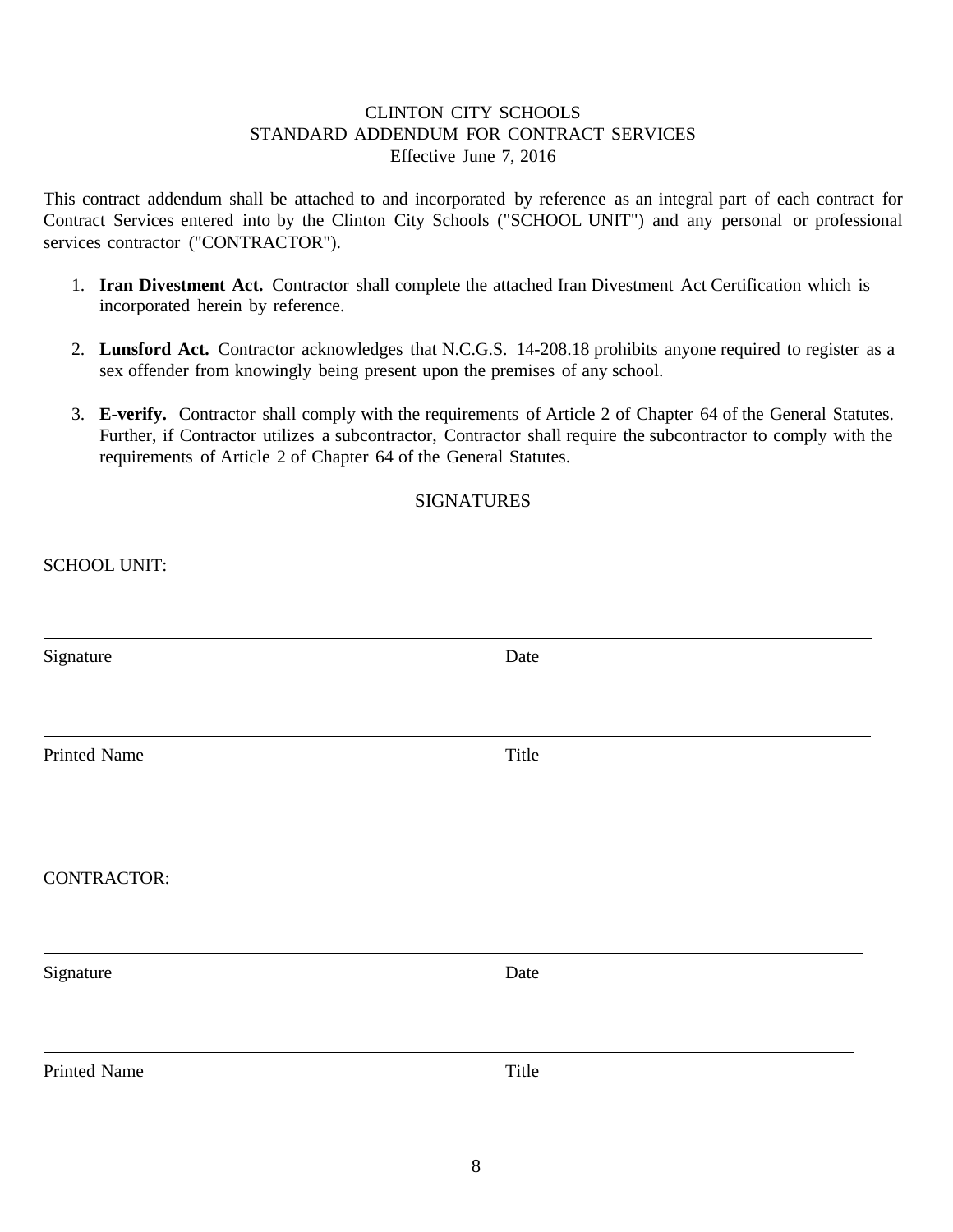#### **IRAN DIVESTMENT ACT CERTIFICATION REQUIRED BY** G.S. **147-86.59**

- 1. As of the date written below, the undersigned certifies that:
	- a) He or she is authorized by The Center for International Education, Inc. dba Participate to make this certification; and
	- b) The Center for International Education, Inc. dba Participate, as a person defined in G.S. 147-86.57(6) is **not** currently identified by the State Treasurer pursuant to G.S. 147-86.58(1).

| Signature | Date |
|-----------|------|
|           |      |
|           |      |

#### **Or:**

2. As of the date written below, the undersigned certifies that:

Printed Name Title

- a) He or she is authorized by [name of Contractor] to make this certification, and
- b) [Name of Contractor], as a person defined in G.S. 147-86.57(6) is identified by the State Treasurer pursuant to G.S. 147-86.58(1).

Signature Date

Printed Name Title

**And:**

3. [Name of Contractor] claims an exception from the restrictions on State contracts under the Iran Divestment Act pursuant to G.S. 147-86.61, and submits relevant materials supporting its claim together with this Certification for the State's evaluation and consideration.

4.

| Signature | Date |
|-----------|------|
|           |      |

Printed Name Title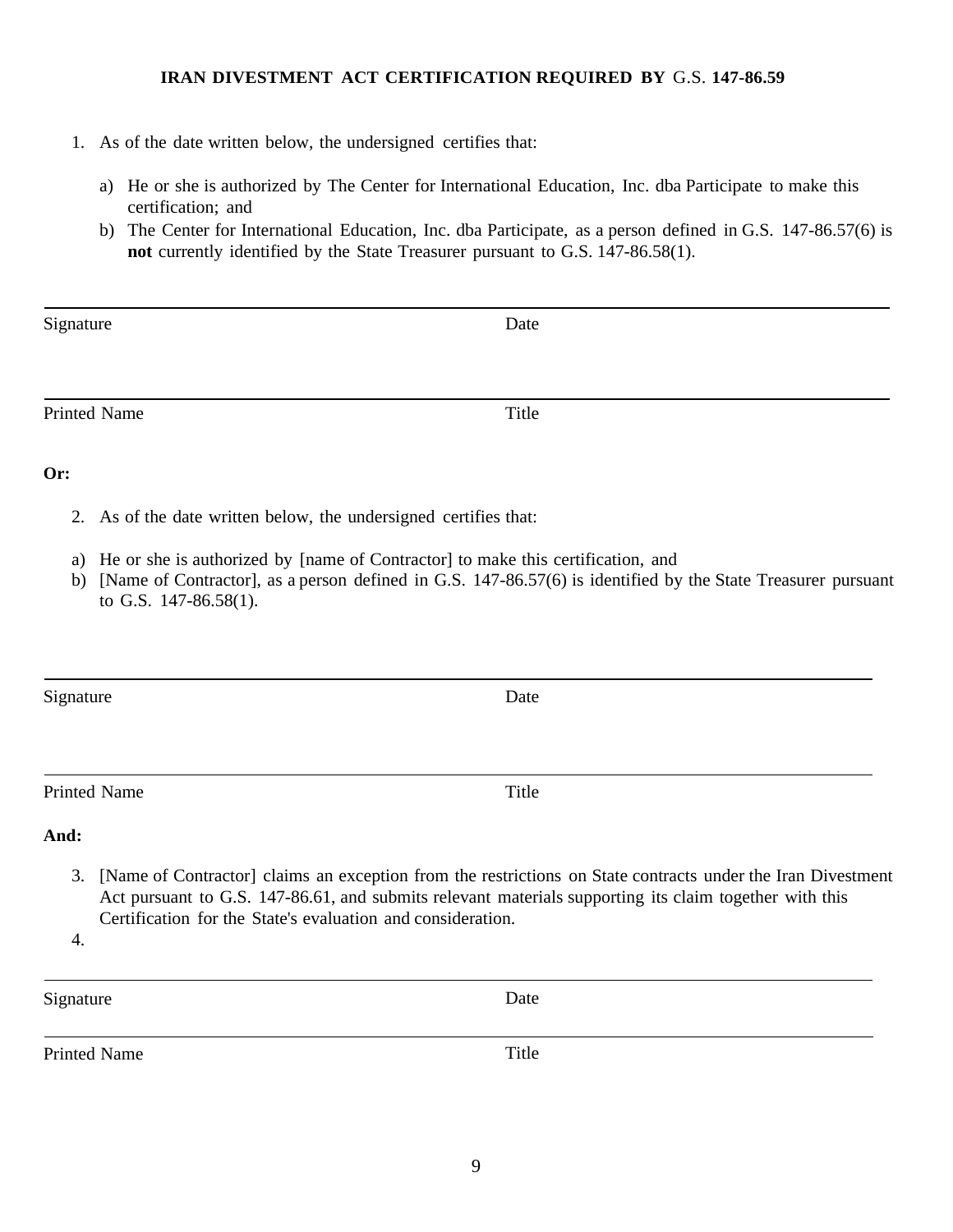"N.C.G.S. § 133-32 and Executive Order 24 prohibit the offer to, or acceptance by, any State Employee of any gift from anyone with a contract with the State, or from any person seeking to do business with the State. By execution of any response in this procurement, you attest, for your entire organization and its employees or agents, that you are not aware that any such gift has been offered, accepted, or promised by any employees of your organization."

## **INSTRUCTIONS FOR QUOTES**

- 1. **READ, REVIEW AND COMPLY:** It shall be the offeror's responsibility to read this entire document, review all enclosures and attachments, and comply with all requirements specified herein.
- 2. **NOTICE OF OFFERORS:** All quotes are subject to provisions of the instruction for Quotes, special terms and conditions specific to this Request for Quotes, the specifications, and the Clinton City Schools General Contract Terms and Conditions for Lease Agreement.

Clinton City Schools object to and will not evaluate or consider any additional terms and conditions submitted with this quote. This applies to any language appearing in or attached to the document as part of the offeror's response. DO NOT ATTACH ANY ADDITIONAL TERMS OR CONDITIONS.

By execution and delivery of this document, the offeror agrees that any additional terms and conditions, whether submitted purposely or inadvertently, shall have no force or effect.

#### 3. **DEFINITIONS:**

**OFFEROR:** Company, firm, corporation, partnership, individual, etc., submitting to a Request for Quotes. **TERM CONTRACT:** A contract generally intended to cover all normal requirements for a commodity for a specified period of time based on estimated quantities only.

- 4 **EXECUTION:** Failure to sign under EXECUTION section will render quote invalid.
- 5. **TABULATIONS:**Tabulations of bid prices only will be available 5 business days after the opening of the bid. Bid documents may be requested via email.
- 6. **TIME FOR CONSIDERATION:** Unless otherwise indicated on the first page of this document, the offer shall be valid for 45 days from the date of quote opening. Preference may be given to quotes allowing not less than 45 days for consideration and acceptance.
- 7. **PROMPT PAYMENT DISCOUNTS:** Offerors are urged to compute all discounts into the price offered. If a prompt payment discount is offered, it will not be considered in the award of the contract except as a factor to aid in resolving cases of identical prices.
- 8. **TRANSPORTATION CHARGES:** FOB Destination. All transportation/freight charges must be incorporated in bid price and not as separate item.
- 9. **SPECIFICATIONS:** Any deviation from specifications indicated herein must be clearly pointed out; otherwise, it will be considered that items offered are in strict compliance with these specifications, and offeror will be held responsible therefore. Deviations shall be explained in detail. **The offeror shall not construe this paragraph as inviting deviation or implying that any deviation will be acceptable.**
- 10. **ORDER OF PRECEDENCE:** In case of conflict between specific provisions in this quote, the order of precedence shall be (1) special terms and conditions specific to this quote, (2) specifications, (3) Clinton City Schools General Contract Terms and Conditions for Lease of Equipment, and (4) Instructions for Quotes.
- 11. **INFORMATION AND DESCRIPTIVE LITERATURE:** Offeror is to furnish all information requested in the spaces provided in this document. Further, if required elsewhere in this quote, each offeror must submit with their quote sketches, descriptive literature and/or complete specifications covering the products offered. Reference to literature submitted with a previous offer will not satisfy this provision. Quotes which do not comply with these requirements will be subject to rejection.
- 12. **RECYCLING AND SOURCE REDUCTION:** It is the policy of the State of North Carolina to encourage and promote the purchase of products with recycled content to the extent economically practical, and to purchase items which are reusable,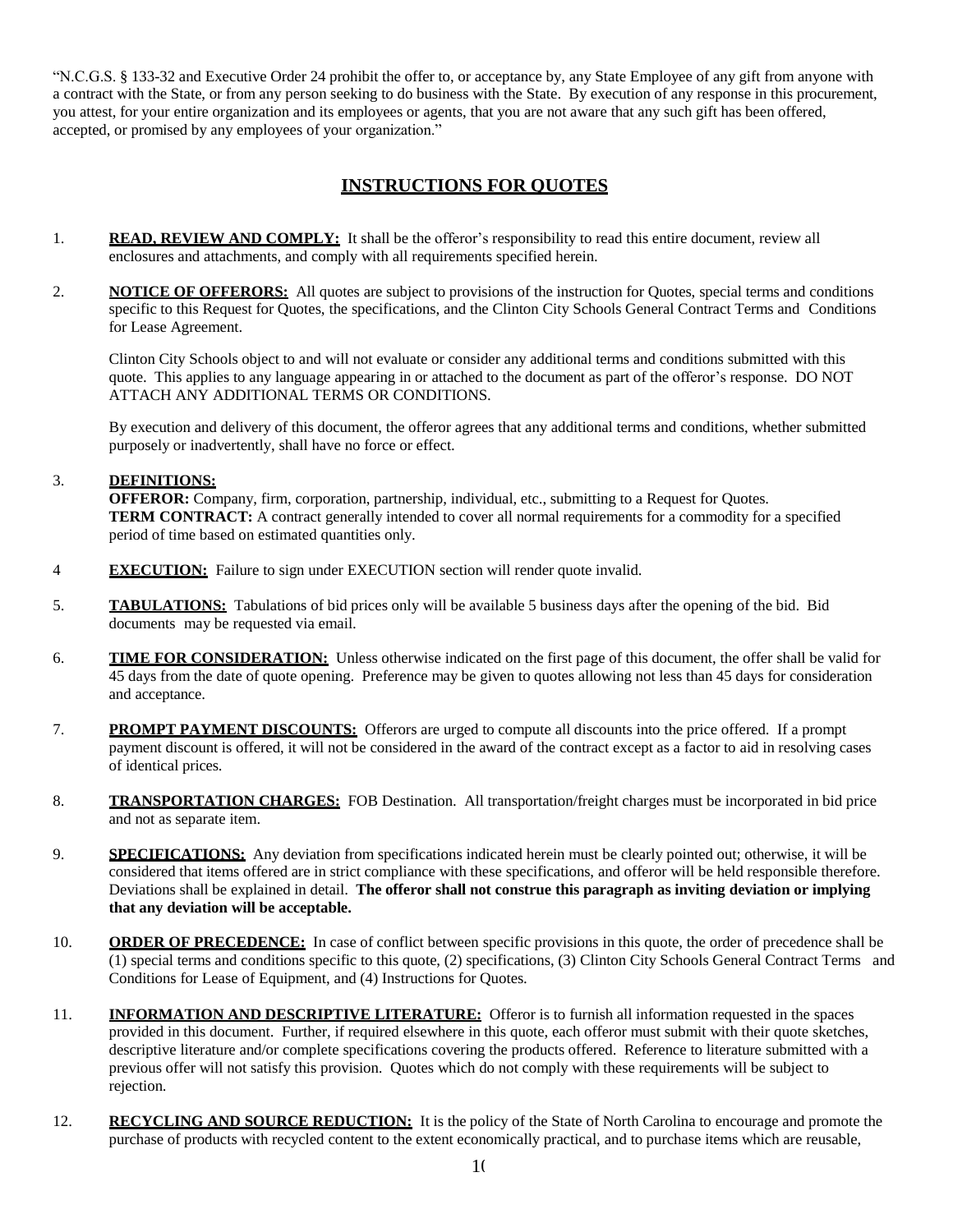refillable, repairable, more durable, and less toxic to the extent that the purchase or use is practicable and cost-effective.

We also encourage and promote using minimal packaging and the use of recycled/recyclable products in packing of commodities purchase. However, no sacrifice in quality of packaging will be acceptable. The company remains responsible for providing packaging that will protect the commodity and contain it for it intended use.

Companies are strongly urged to bring to the attention of the purchasers of Clinton City Schools those products or packaging they offer which have recycled content and that are recyclable.

- 13. **CLARIFICATIONS/INTERPRETATIONS:** Any and all questions regarding this document must be addressed to the purchaser named on the cover sheet of this document. Do not contact the user directly. Any and all revisions to this document shall be made only by written addendum from the Purchasing Department, Clinton City Schools. The offeror is cautioned that the requirements of this quote can be altered only by written addendum and that verbal communications from whatever source are of no effect.
- 14. **ACCEPTANCE AND REJECTION:** Clinton City Schools reserves the right to reject any and all quotes, to waive any informality in quotes and, unless otherwise specified by the offeror, to accept any item in the quote. If a unit price or extended price is obviously in error and the other is obviously correct, the incorrect price will be disregarded.
- 15. **REFERENCES:** Clinton City Schools reserves the right to require a list of users of the exact item offered. Clinton City Schools may contact these users to determine acceptability of the quote.
- 16. **HISTORICALLY UNDERUTILIZED BUSINESSES:** Pursuant to General Statute 143-48 and Executive Order #77, Clinton City Schools invites and encourages participation in this procurement process by businesses owned by minorities, women, and the disabled, and by disabled business enterprises.
- 17. **AWARD OF CONTRACT:** Qualified quotes will be evaluated and acceptance made of the best quote most advantageous to the Clinton City Schools as determined upon consideration of such factors as: prices offered; the quality of the articles offered; the general reputation and performance capabilities of the offerors; the substantial conformity with the specifications and other conditions set forth in the quote; the suitability of the articles for the intended use; the related services needed; the date or dates of delivery and performance; and such other factors deemed by the Clinton City Schools to be pertinent or peculiar to the purchase in question. Unless otherwise specified by the Clinton City Schools or the offeror, the Clinton City Schools reserves the right to accept any item or group of items on a multi-item quote.

Award of contract will be indicated by the issuance of a signed Purchase Order.

In addition, on TERM CONTRACTS, Clinton City Schools reserves the right to make partial, progressive or multiple awards: where it is advantageous to award separately by items; or where more than one supplier is needed to provide the contemplated requirements as to quantity, quality, delivery, service, geographical area; other factors deemed by Clinton City Schools to be pertinent or peculiar to the purchase in question.

- 18. **CONFIDENTIAL INFORMATION:** As provided by statute and rule, Clinton City Schools will consider keeping trade secrets which offeror does not wish disclosed confidential. Each page will be identified in boldface at top and bottom as "CONFIDENTIAL" by the offeror. Cost information shall not be deemed confidential. In spite of what is labeled as trade secret, the determination whether it is or not will be determined by the North Carolina law.
- 19. **TAXES:** Any applicable taxes shall be invoiced as a separate line item.
- 20. **SAMPLES:** Samples of items, when required, must be furnished as stipulated herein, free of expense, and if not destroyed will, upon request be returned at the offeror's expense. Request for the return of samples must be made within 10 days following date of quote opening. Otherwise the samples will become School property. Each individual sample must be labeled with the offeror's name, quote number, and item number. A sample on which an award is made, will be retained until the contract is completed, and then returned, if requested, as specified above.
- 21. **MISCELLANEOUS:** Masculine pronouns will be read to include feminine pronouns, and the singular of any word or phrase shall be read to include the plural or vice versa.
- 22. **QUALIFICATION:** Person or entity making offer should have all necessary state required licenses, certificates, or any other papers or qualifications deemed necessary to complete the job.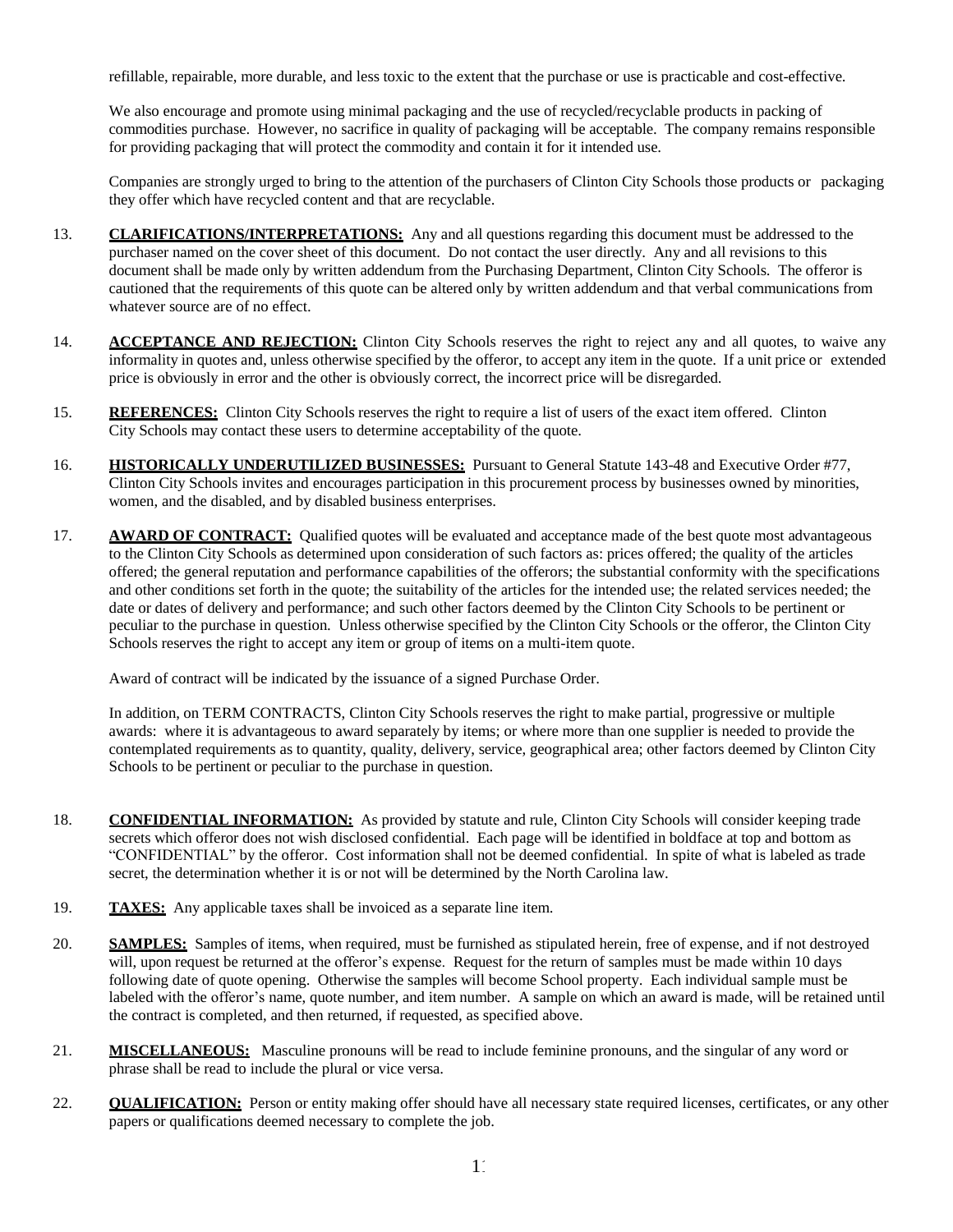#### **NORTH CAROLINA GENERAL CONTRACT TERMS AND CONDITIONS**

- 1. **DEFAULT AND PERFORMANCE BOND:** In case of default by the contractor, Clinton City Schools may procure the articles or services from other sources and hold the contractor responsible for any excess cost occasioned thereby. Clinton City Schools reserves the right to require performance bond or other acceptable alternative guarantees from successful bidder without expense to Clinton City Schools.
- 2. **GOVERNMENTAL RESTRICTIONS:** In the event any Governmental restrictions are imposed which necessitate alteration of the material, quality, workmanship or performance of the items offered prior to their delivery, it shall be the responsibility of the contractor to notify, in writing, the issuing purchasing office at once, indicating the specific regulation which required such alterations. Clinton City Schools reserves the right to accept any such alterations, including any price adjustments occasioned thereby, or to cancel the contract.
- 3. **AVAILABILITY OF FUNDS:** Any and all payments to the contractor are dependent upon and subject to the availability of funds to the agency for the purpose set forth in this agreement.
- 4. **TAXES:** Any applicable taxes shall be invoiced as a separate item.

G.S. 143-59.1 bars the Secretary of Administration from entering into contracts with vendors if the vendor or its affiliates meet one of the conditions of G. S. 105-164.8(b) and refuse to collect use tax on sales of tangible personal property to purchasers in North Carolina. Conditions under G. S. 105-164.8(b) include: (1) Maintenance of a retail establishment or office, (2) Presence of representatives in the State that solicit sales or transact business on behalf of the vendor and (3) Systematic exploitation of the market by media-assisted, media-facilitated, or mediasolicited means. By execution of the bid document the vendor certifies that it and all of its affiliates, (if it has affiliates); collect(s) the appropriate taxes.

- 5. **SITUS:** The place of this contract, its situs and forum, shall be North Carolina, where all matters, whether sounding in contract or tort, relating to its validity, construction, interpretation and enforcement shall be determined.
- 6. **GOVERNING LAWS:** This contract is made under and shall be governed and construed in accordance with the laws of the State of North Carolina.
- 7. **INSPECTION AT CONTRACTOR'S SITE:** Clinton City Schools reserves the right to inspect, at a reasonable time, the equipment/item, plant or other facilities of a prospective contractor prior to contract award, and during the contract term as necessary for Clinton City Schools determination that such equipment/item, plant or other facilities conform with the specifications/requirements and are adequate and suitable for the proper and effective performance of the contract.
- 8. **PAYMENT TERMS:** Payment terms are Net not later than 30 days after receipt of correct invoice or acceptance of goods, whichever is later. The using agency is responsible for all payments to the contractor under the contract.
- 9. **AFFIRMATIVE ACTION:** The contractor will take affirmative action in complying with all Federal and State requirements concerning fair employment and employment of people with disabilities, and concerning the treatment of all employees without regard to discrimination by reason of race, color, religion, sex, national origin or disability.
- 10. **CONDITION AND PACKAGING:** Unless otherwise provided by special terms and conditions or specifications, it is understood and agreed that any item offered or shipped has not been sold or used for any purpose and shall be in first class condition. All containers/packaging shall be suitable for handling, storage or shipment.
- 11. **STANDARDS:** All manufactured items and/or fabricated assemblies subject to operation under pressure, operation by connection to an electric source, or operation involving a connection to a manufactured, natural, or LP gas source shall be constructed and approved in a manner acceptable to the appropriate state inspector which customarily requires the label or re-examination listing or identification marking of the appropriate safety standard organization; such as the American Society of Mechanical Engineers for pressure vessels; the Underwriters Laboratories and /or National Electrical Manufacturers' Association for electrically operated assemblies; or the American Gas Association for gas operated assemblies, where such approvals of listings have been established for the type of device offered and furnished. Further, all items furnished shall meet all requirements of the Occupational Safety and Health Act (OSHA), and state and federal requirements relating to clean air and water pollution.
- 12. **PATENT:** The contractor shall hold and save Clinton City Schools, its officers, agents and employees, harmless from liability of any kind, including costs and expenses, on account of any copyrighted material, patented or unpatented invention, articles, device or appliance manufactured or used in the performance of this contract, including use by the government.
- 13. **ADVERTISING:** Contractor agrees not to use the existence of this contract or the name of the State of North Carolina as part of any commercial advertising.
- 14. **ACCESS TO PERSONS AND RECORDS:** The State Auditor and the using agency's internal auditors shall have access to persons and records as a result of all contracts or grants entered into by State agencies or political subdivisions in accordance with General Statute 147-64.7 and Session Law 2010-194, Section 21.
- 15. **ASSIGNMENT:** No assignment of the contractor's obligations or the contractor's right to receive payment hereunder shall be permitted. However, upon written request approved by the issuing purchasing authority and solely as a convenience to the contractor, Clinton City Schools may:
	- a. Forward the contractor's payment check directly to any person or entity designated by the contractor, and

b. Include any person or entity designated by contractor as a joint payee on the contractor's payment check. In no event shall such approval and action obligate the State to anyone other than the contractor and the contractor shall remain responsible for fulfillment of all contract obligations.

16. **INSURANCE COVERAGE:** During the term of the contract, the contractor at its sole cost and expense shall provide commercial insurance of such type and with such terms and limits as may be reasonably associated with the contract. As a minimum, the contractor shall provide and maintain the following coverage and limits:

a. **Worker's Compensation:** The contractor shall provide and maintain Worker's Compensation Insurance, as required by the laws of North Carolina, as well as employer's liability coverage with minimum limits of \$150,000.00, covering all of contractor's employees who are engaged in any work under the contract. If any work is sublet, the contractor shall require the subcontractor to provide the same coverage for any of his employees engaged in any work under the contract.

b. **Commercial General Liability:** General Liability Coverage on a Comprehensive Broad Form on an occurrence basis in the minimum amount of \$500,000.00 Combined Single Limit. (Defense cost shall be in excess of the limit of liability.)